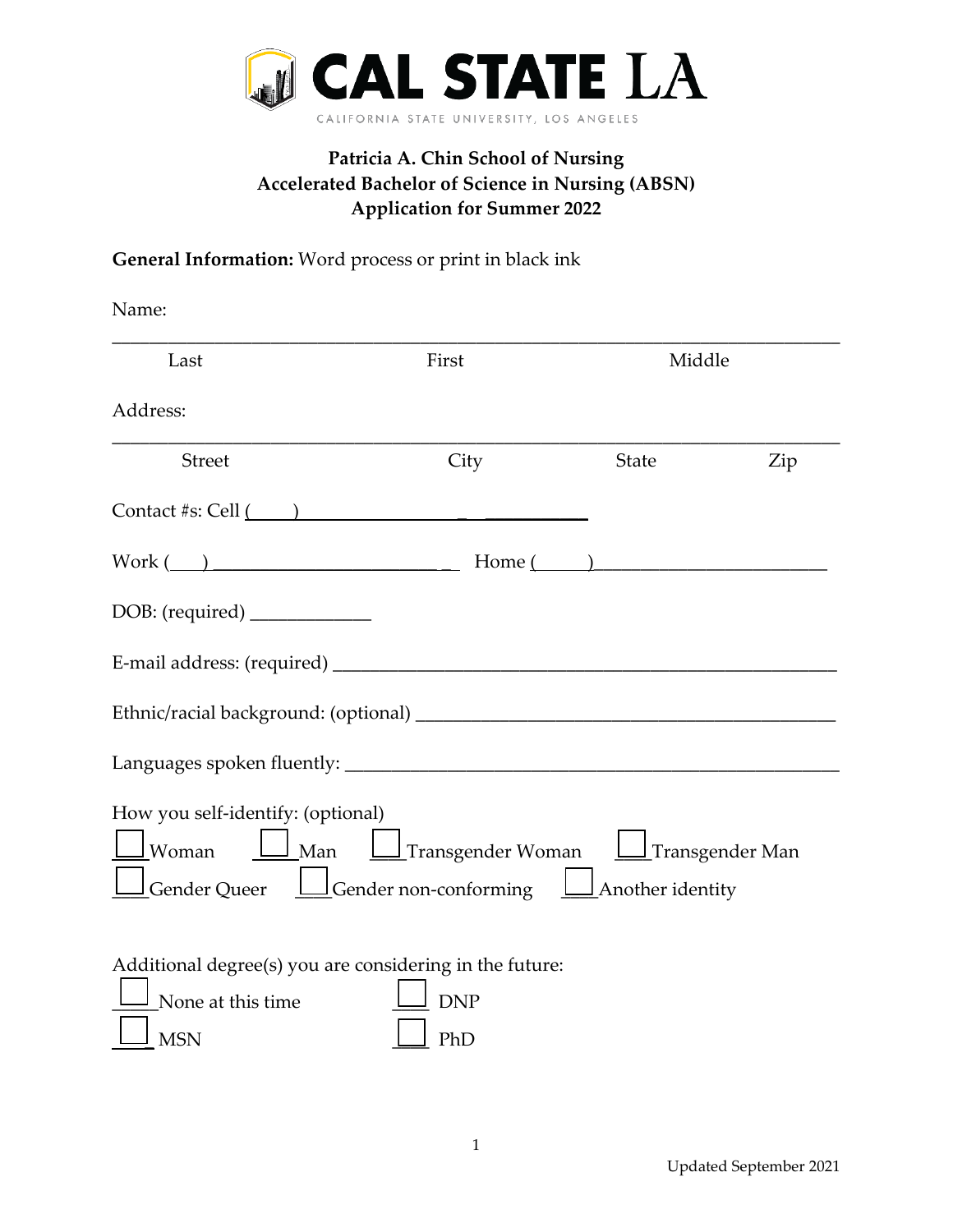**Education**: List all colleges and universities attended, indicate degrees earned if applicable, beginning with most recent (You may submit a resume if you prefer).

| Institution | State/Country | Major | Degree | $\rm GPA$ | Year |
|-------------|---------------|-------|--------|-----------|------|
|             |               |       |        |           |      |
|             |               |       |        |           |      |
|             |               |       |        |           |      |
|             |               |       |        |           |      |
|             |               |       |        |           |      |
|             |               |       |        |           |      |
|             |               |       |        |           |      |
|             |               |       |        |           |      |
|             |               |       |        |           |      |
|             |               |       |        |           |      |
|             |               |       |        |           |      |
|             |               |       |        |           |      |
|             |               |       |        |           |      |
|             |               |       |        |           |      |
|             |               |       |        |           |      |
|             |               |       |        |           |      |
|             |               |       |        |           |      |
|             |               |       |        |           |      |

**Work Experience**: List all work experience over the past 7 years beginning with your current or most recent work (You may submit a resume if you prefer).

| Position | $\sim$<br>Employer | $\overline{\phantom{a}}$<br>City and State | Dates |
|----------|--------------------|--------------------------------------------|-------|
|          |                    |                                            |       |
|          |                    |                                            |       |
|          |                    |                                            |       |
|          |                    |                                            |       |
|          |                    |                                            |       |
|          |                    |                                            |       |
|          |                    |                                            |       |
|          |                    |                                            |       |
|          |                    |                                            |       |
|          |                    |                                            |       |
|          |                    |                                            |       |
|          |                    |                                            |       |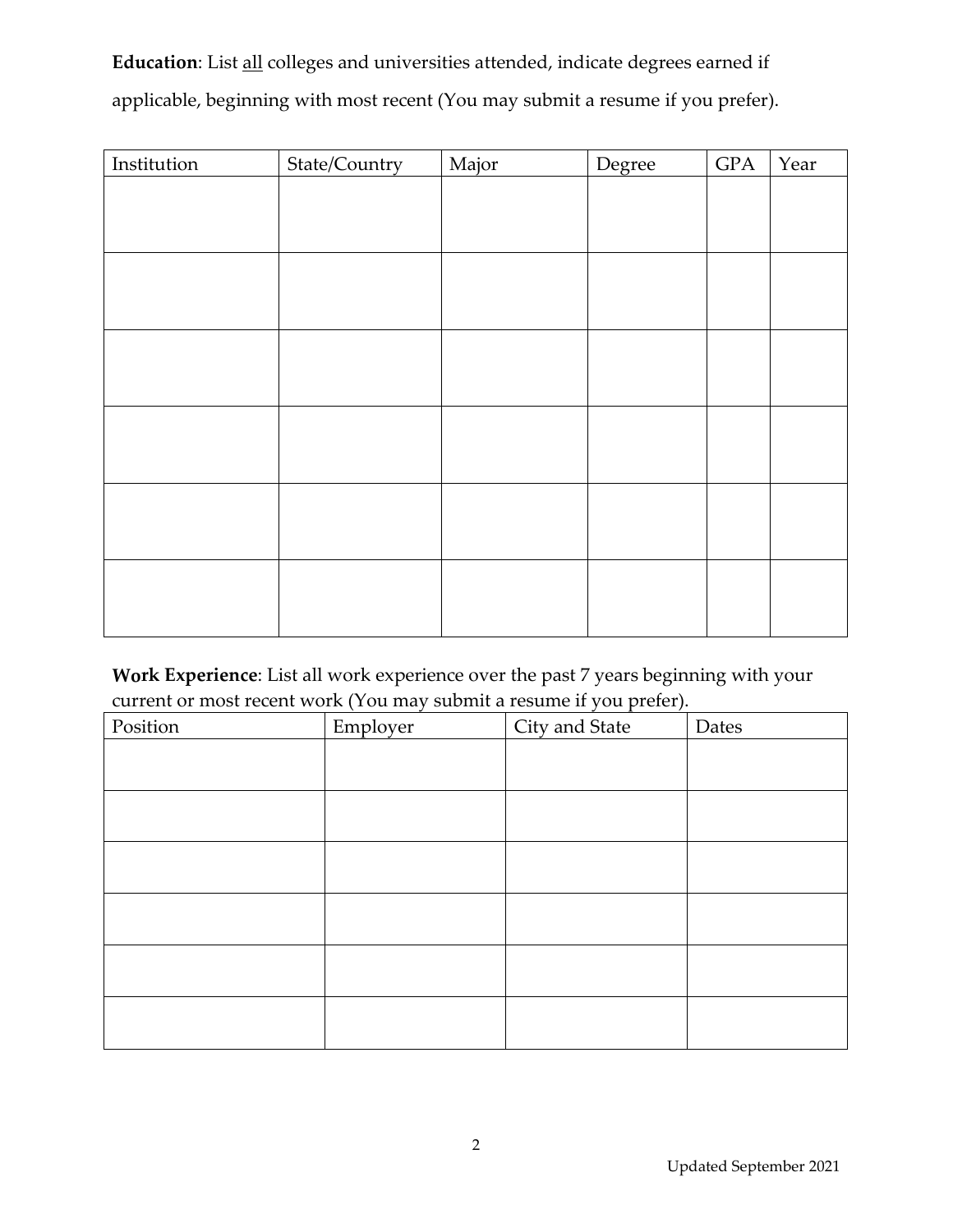**Professional or Community Involvement**: List recent professional or community activities and any honors or awards earned (You may submit a resume if you prefer).

Include your word-processed essay (*no more than two pages, double-spaced*) that address your reasons for entering the nursing profession, long term professional goals, and any characteristics or life experiences that you believe prepares you for success in this program.

If possible, include **all** of the following in your application packet, as it will expedite the review of your file:

- ABSN Application for Summer 2022 form
- Personal essay
- Two copies of official (sealed) transcripts from **all** colleges attended
- Two recent academic or work-related letters of recommendation on official letterhead. Letters should address your academic ability and characteristics that the writer feels qualify you for the program and the nursing profession. (e.g. college professor, employer, supervisor.)
- Completed Prerequisite Check List
- ATI TEAS scores individual performance profile (if available)

Applicant signature: \_\_\_\_\_\_\_\_\_\_\_\_\_\_\_\_\_\_\_\_\_\_\_\_\_\_\_\_\_\_\_\_\_\_Date: \_ Please address all correspondence to: Patricia A. Chin School of Nursing Attention: ABSN Program California State University, Los Angeles 5151 State University Drive Los Angeles, CA 90032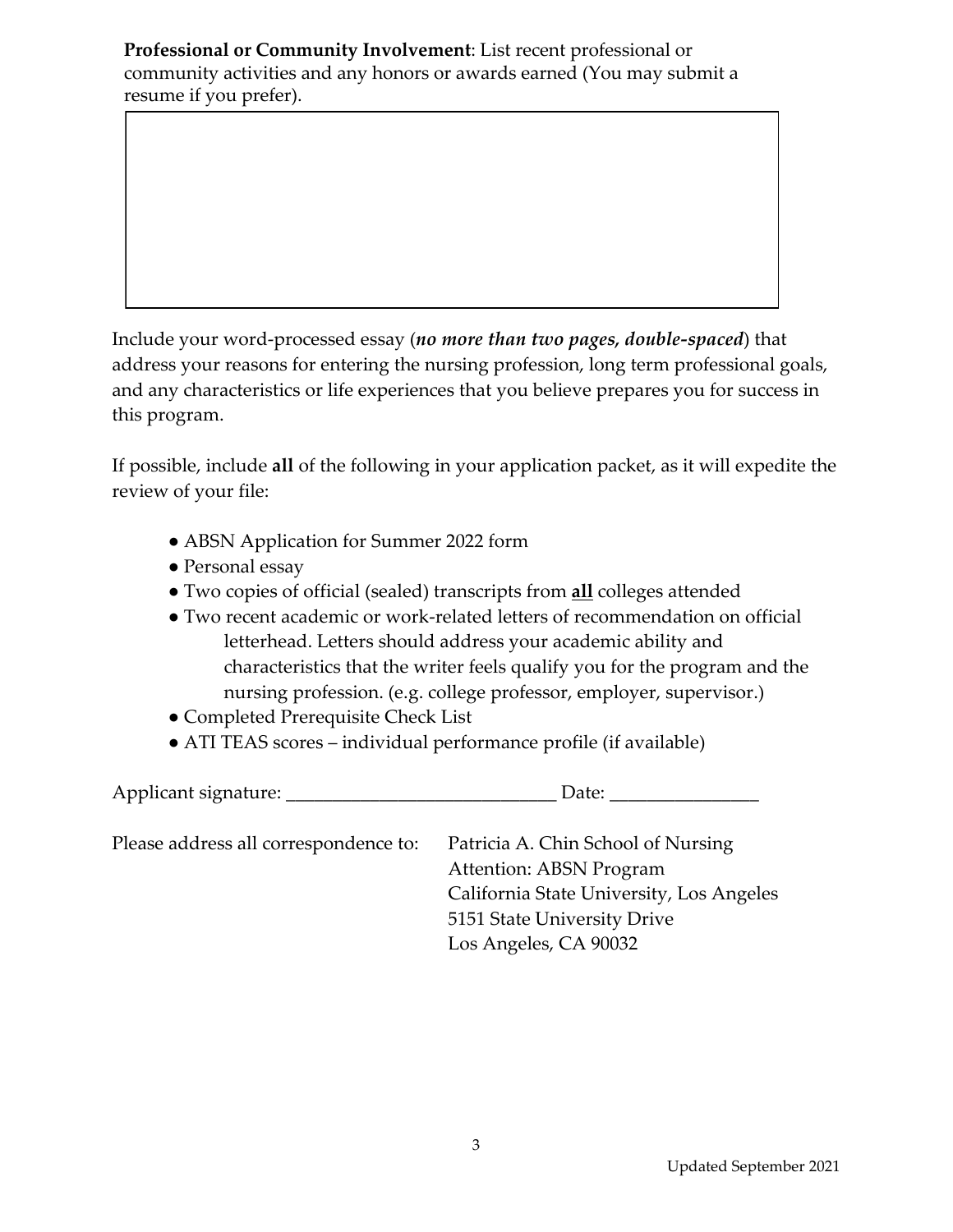## Your Name: \_\_\_\_\_\_\_\_\_\_\_\_\_\_\_\_\_\_\_\_\_\_\_\_\_\_\_\_\_\_\_\_\_\_\_\_\_\_\_\_\_\_\_\_\_\_\_\_\_\_\_\_\_\_ Fill out this portion as demonstrated by the example shown below (you may add another page if needed)

| Course Number &                  | College              | Semester/        | Grade | Office          |
|----------------------------------|----------------------|------------------|-------|-----------------|
| <b>Course Title</b>              |                      | Quarter & Year   |       | <b>Use Only</b> |
|                                  |                      |                  |       |                 |
| <b>EXAMPLE</b>                   | <b>EXAMPLE</b>       | <b>EXAMPLE</b>   |       |                 |
| <b>Human Growth</b>              |                      |                  |       |                 |
| &Development:                    | <b>Pasadena City</b> | <b>Fall 2018</b> | A     |                 |
| <b>PSYC 24: Life-Span</b>        | <b>College</b>       |                  |       |                 |
| <b>Developmental Psychology</b>  |                      |                  |       |                 |
| Human Anatomy with lab:          |                      |                  |       |                 |
|                                  |                      |                  |       |                 |
|                                  |                      |                  |       |                 |
|                                  |                      |                  |       |                 |
| Human Physiology with lab:       |                      |                  |       |                 |
|                                  |                      |                  |       |                 |
|                                  |                      |                  |       |                 |
|                                  |                      |                  |       |                 |
| Chemistry with lab:              |                      |                  |       |                 |
|                                  |                      |                  |       |                 |
|                                  |                      |                  |       |                 |
|                                  |                      |                  |       |                 |
| Microbiology with lab:           |                      |                  |       |                 |
|                                  |                      |                  |       |                 |
|                                  |                      |                  |       |                 |
| <b>Statistics (inferential):</b> |                      |                  |       |                 |
|                                  |                      |                  |       |                 |
|                                  |                      |                  |       |                 |
|                                  |                      |                  |       |                 |
| <b>Critical Thinking:</b>        |                      |                  |       |                 |
|                                  |                      |                  |       |                 |
|                                  |                      |                  |       |                 |
|                                  |                      |                  |       |                 |